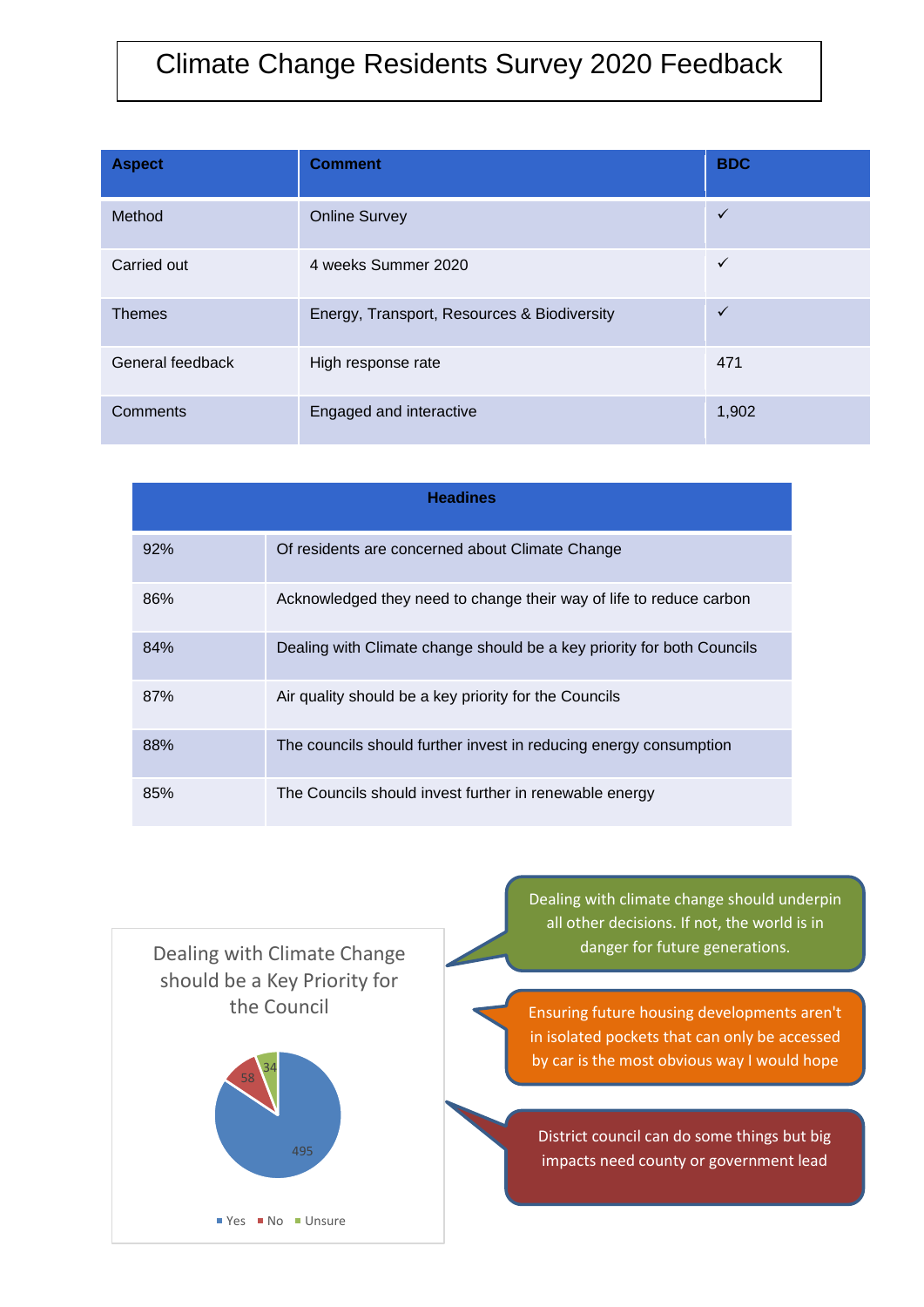

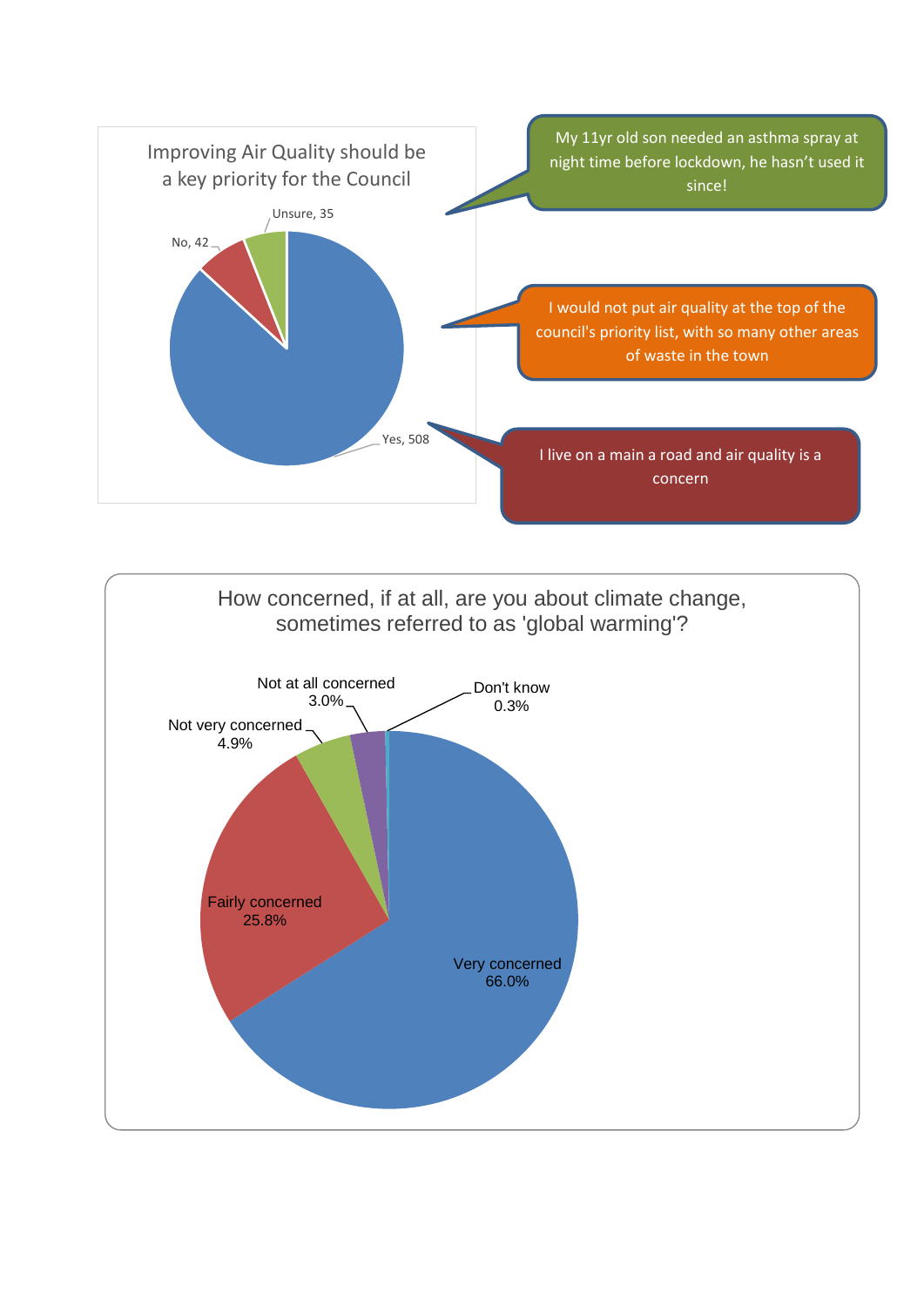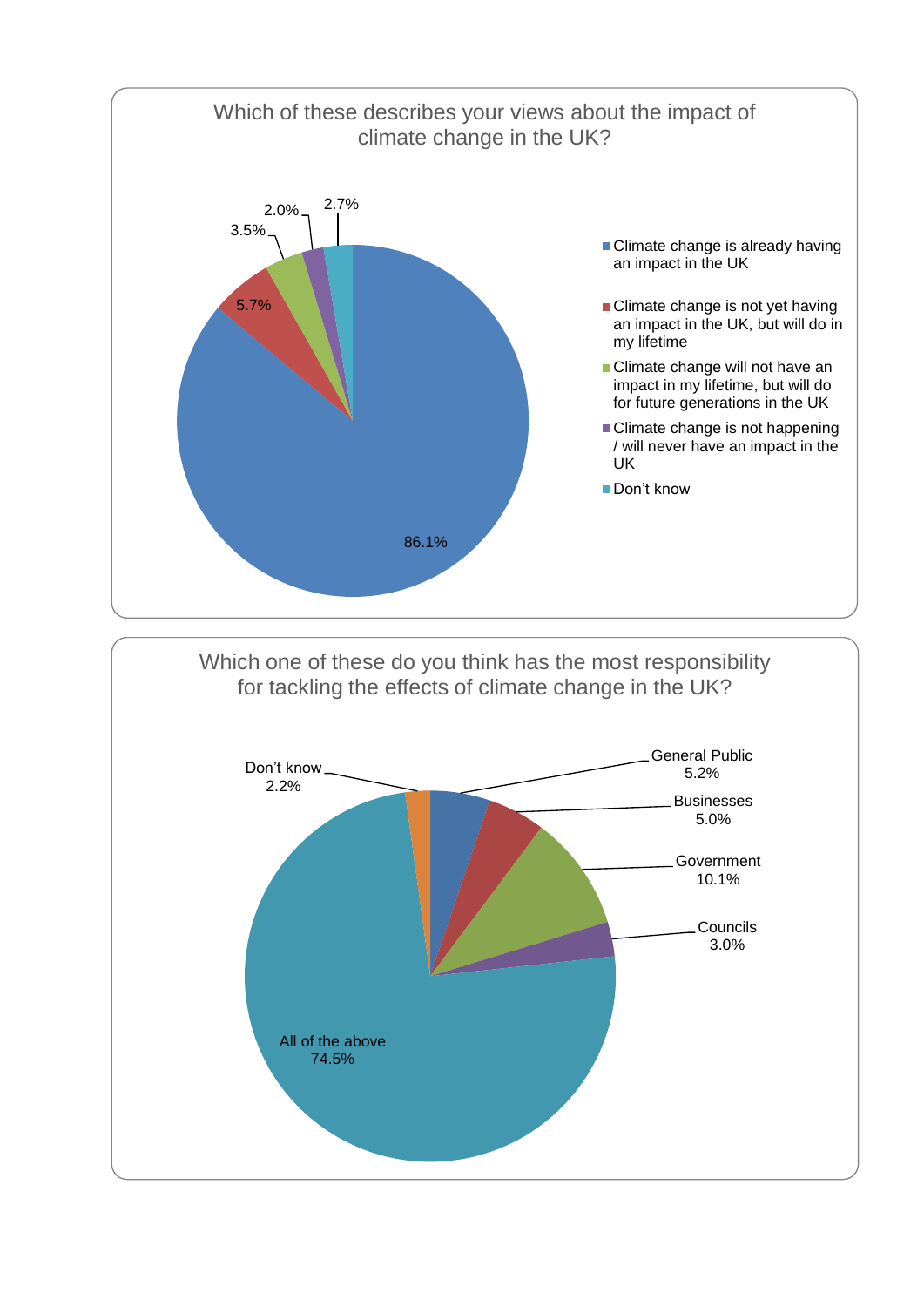## **What actions do you take to reduce your carbon emissions?**



We limited our family to 2 children. This has now been proved to be 25 times better than any of the above.

Have created a community garden, reestablished a hedgerow and planted trees, bushes and native plants plus look after hedgehogs and all without using pesticides or any chemicals.

There is no definitive evidence to say there is climate warming, emergency. There are cycles of climate due to natural occurring phenomena including the sun.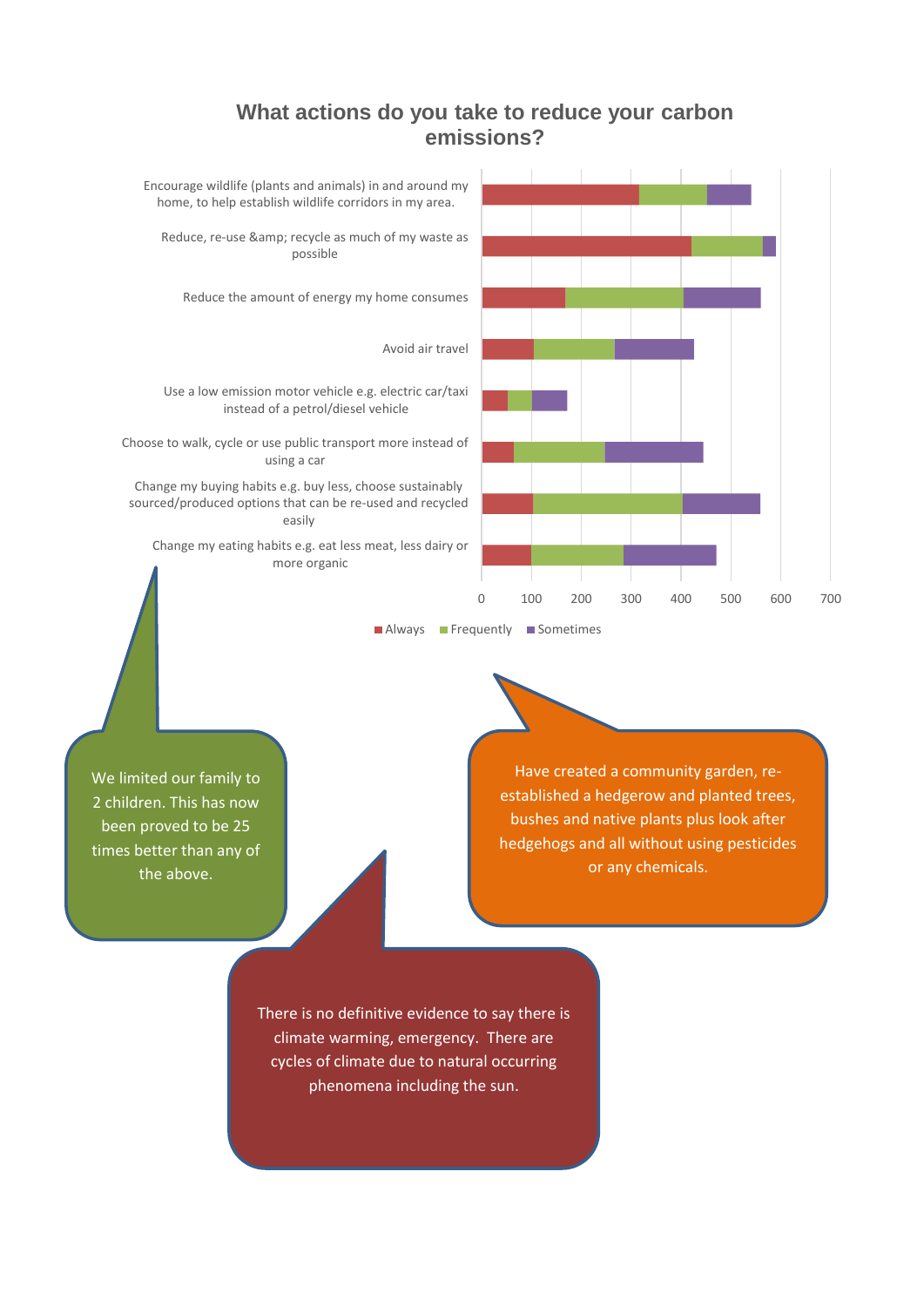

Acknowledge the climate emergency and use the Covid pandemic as an opportunity to invest accordingly.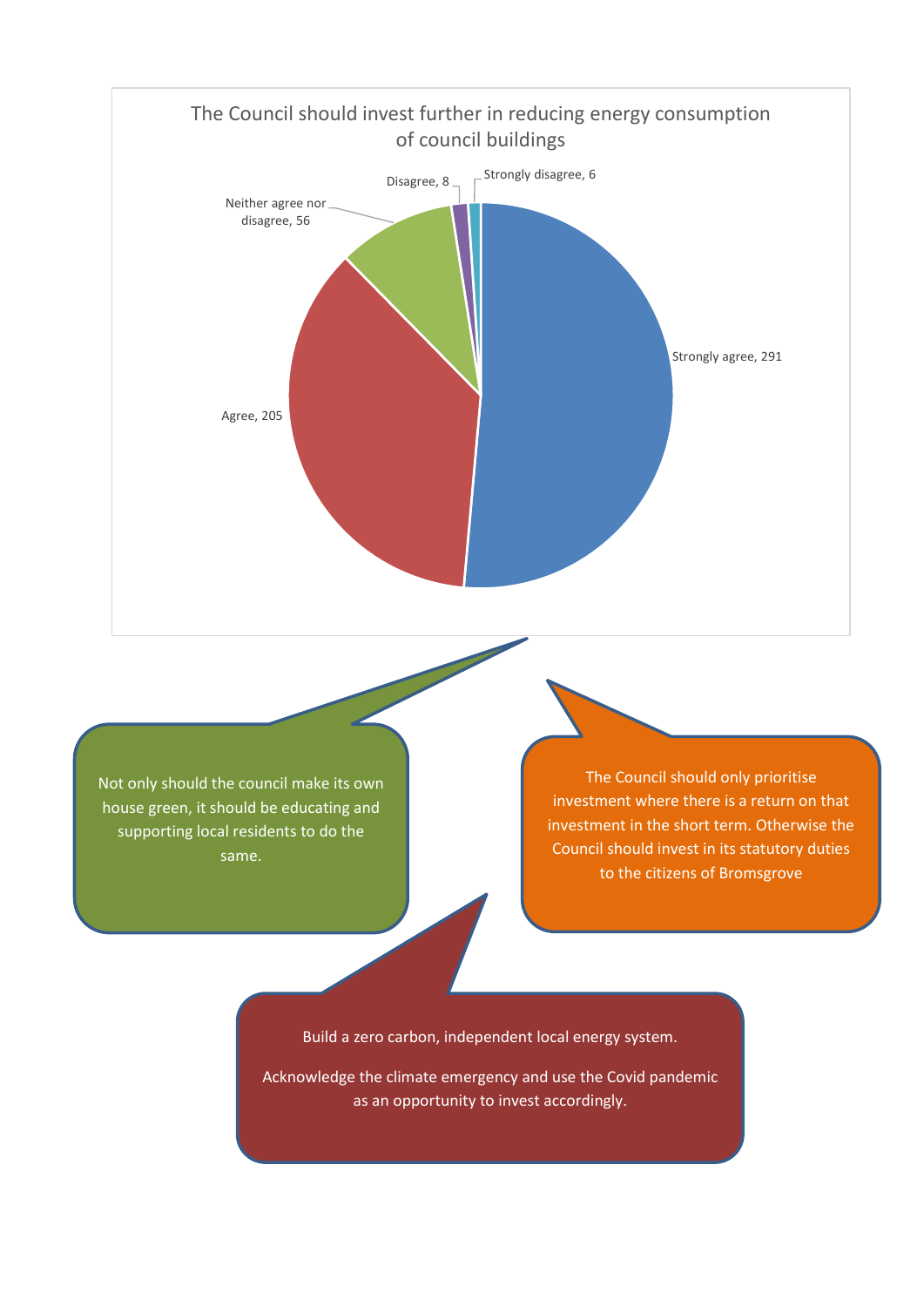

This is basic. It demonstrates real political will to drive carbon emission reductions in the wider community

Reducing consumption is higher priority than using renewables as reduces the need

These are 'no brainers' - we all need to do this and it sets a good example. However, where there are investment costs and other investments give better 'bang for buck' then you should be flexible enough to prioritise the biggest wins. It may also make sense to invest outside the Council's area of jurisdiction in renewable energy.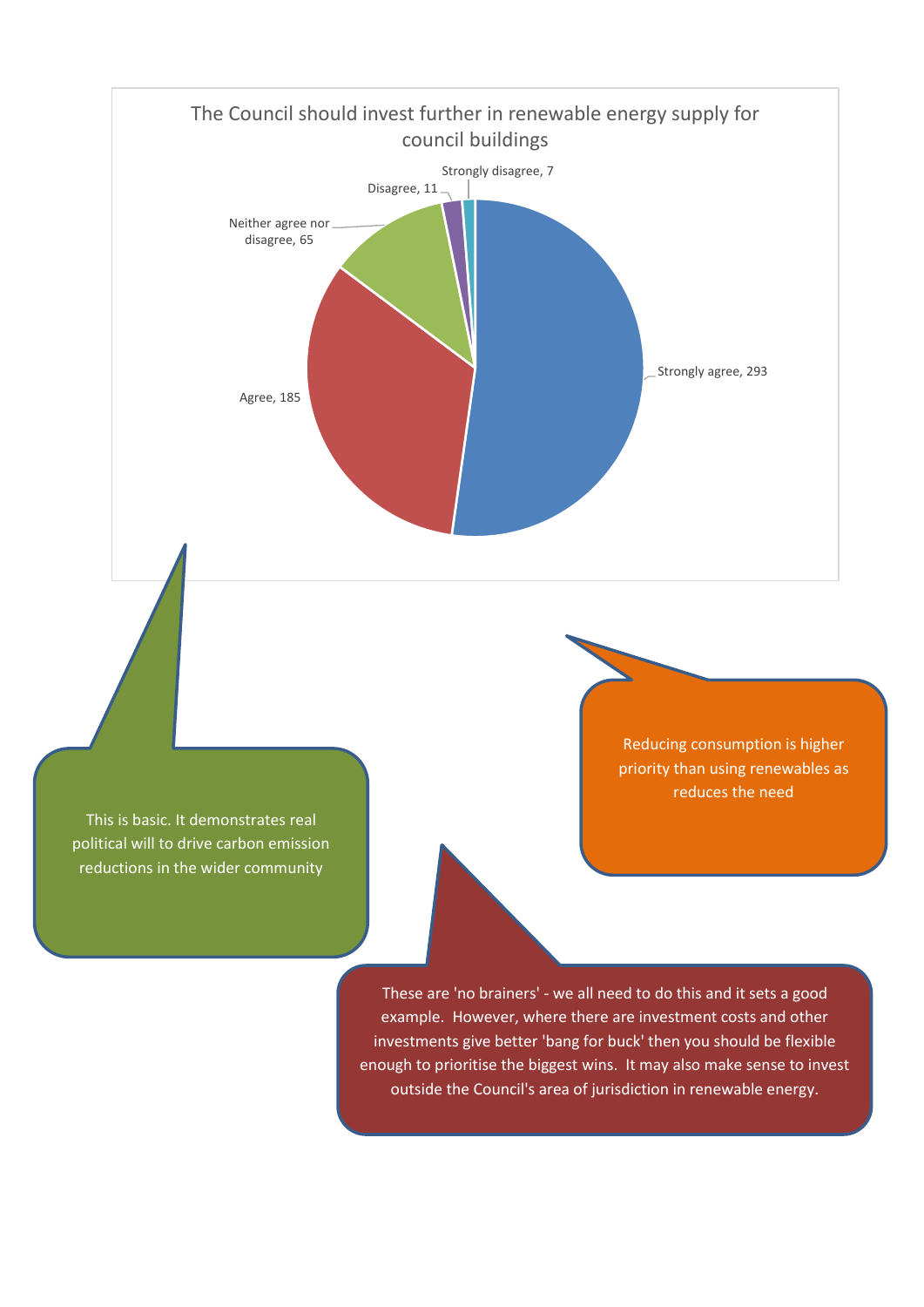I had no idea that YES Energy Solutions were providing residents with an Energy Advise Service. Perhaps this should been

advertised more.

We do NOT need a nanny state

Not if it means an endless stream of salesmen at door as there was with cavity wall insulation

## Energy Advice for Resients and Business

The role of the Energy Advice Service should also include assisting local community organisations to improve the energy efficiency and carbon footprint of their premises.

The Council should continue to provide an Energy Advice Service to assist residents.



Showing people how they could afford to carry out these improvements would make a

huge difference

I'd like to see this publicised more widely and frequently. This is an emergency.

Energy efficiency is the responsibility of everyone, not just council or local community organisations.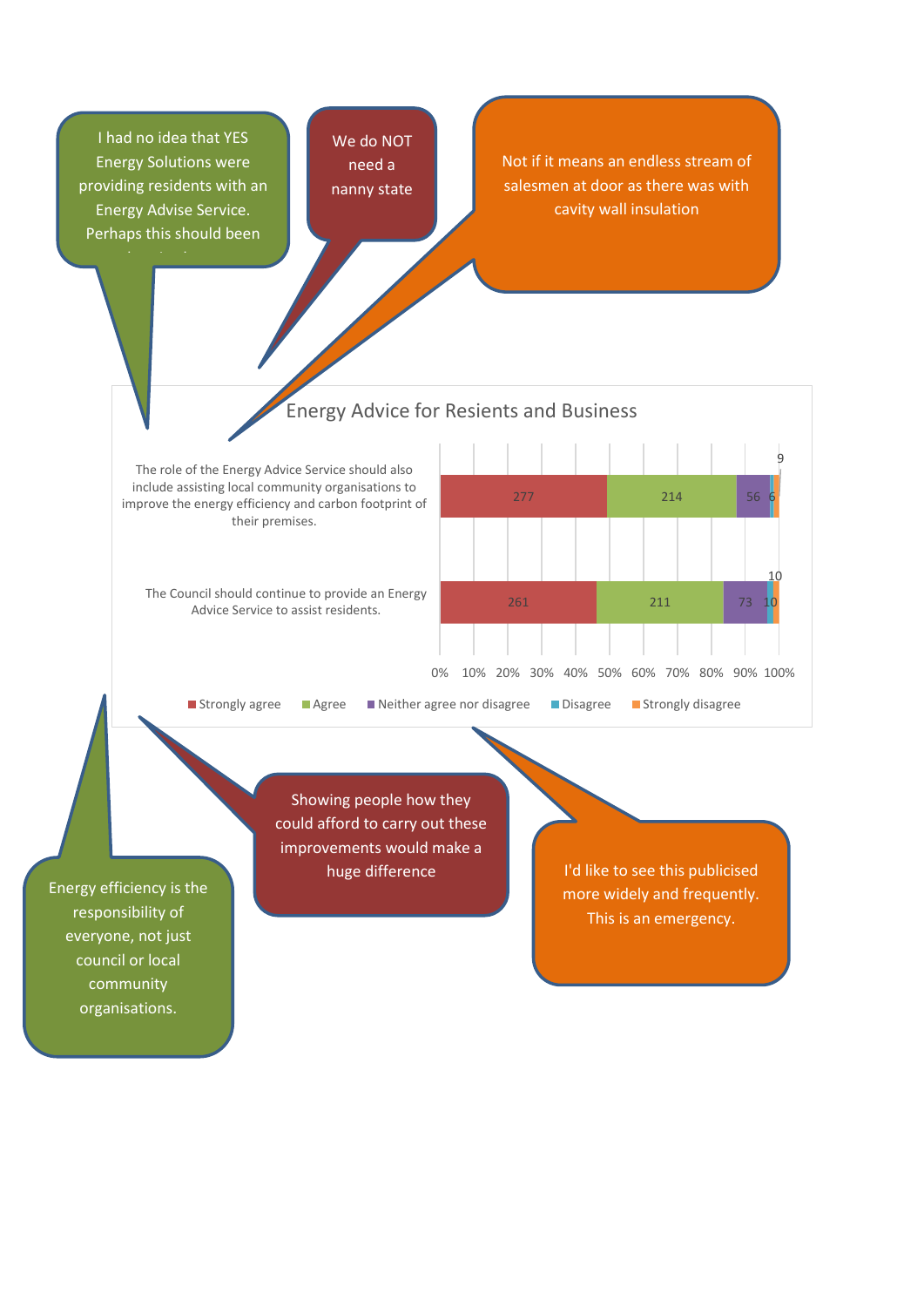

It often costs up front and takes quite a lot of thought, so businesses need support and an understanding of the advantages, including financial and reputational benefits.

I used to work in a cafe in Bromsgrove and they weren't even provided with a recycling bin as they had to pay more for it.

This helps Bromsgrove develop businesses that will be better placed long term, i.e. more future proofed as we move to trying to further reduce carbon output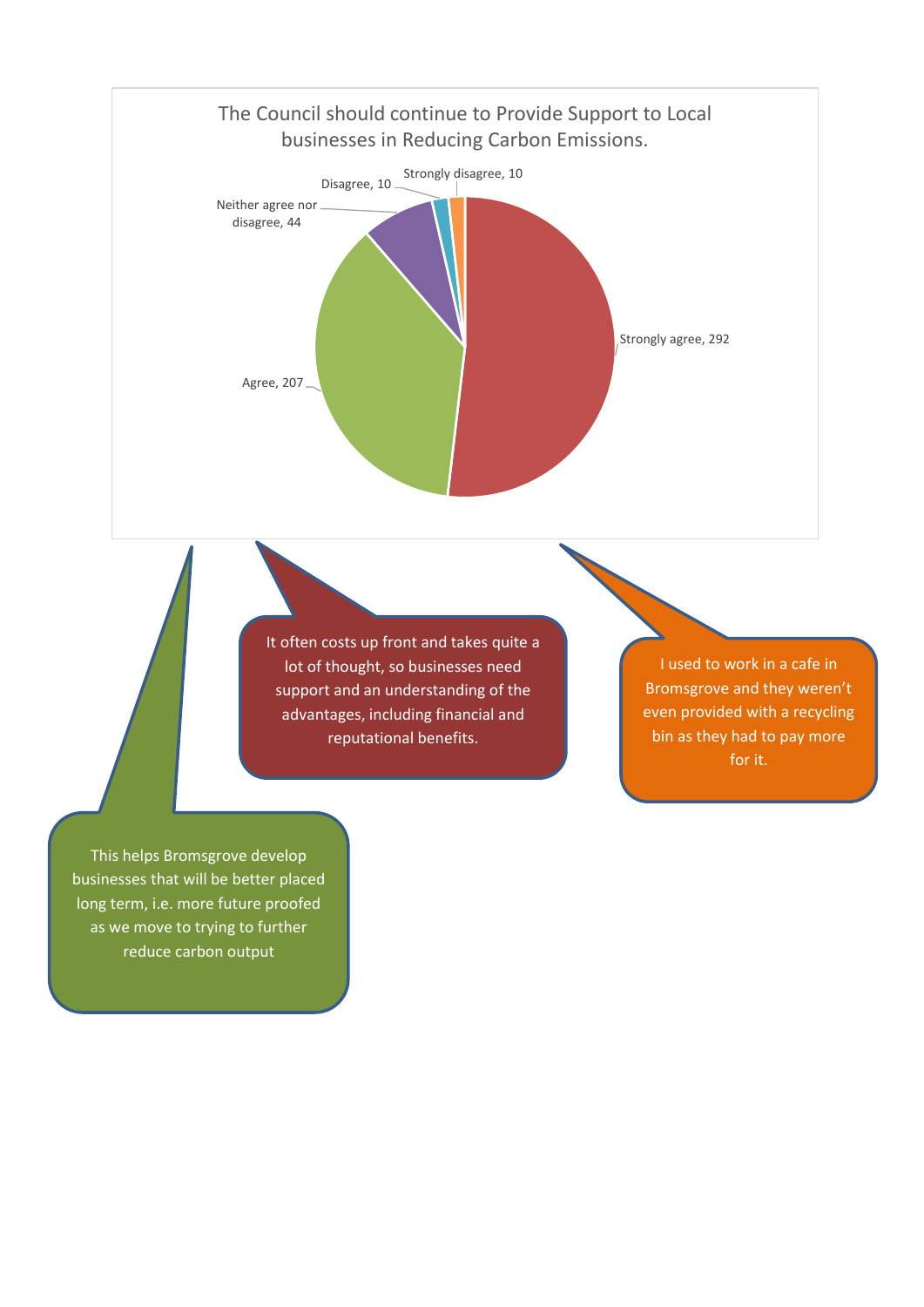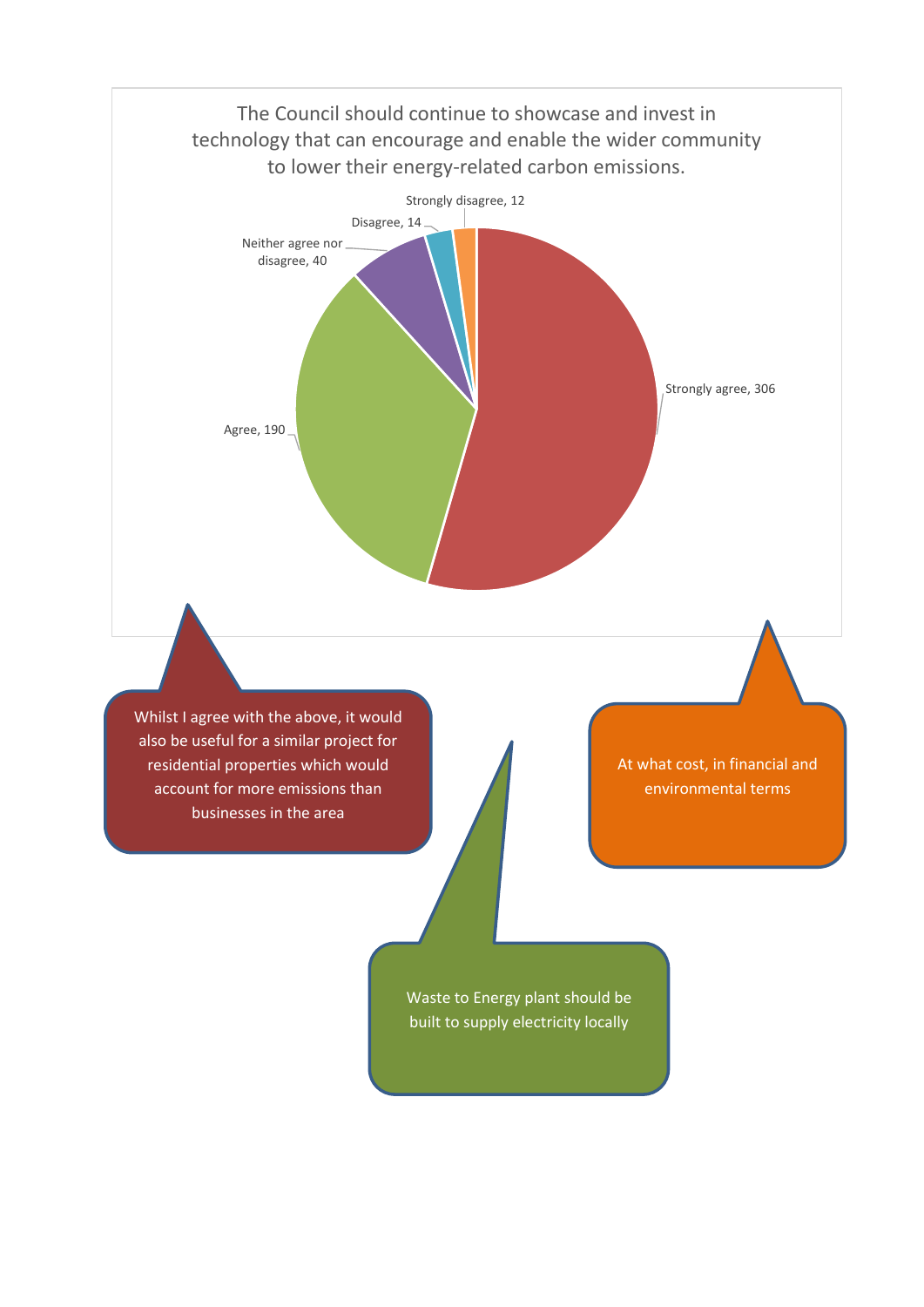

charged. Just name one council installed charging point in Bromsgrove. One immediate benefit would be to cut councilors car related expenses if they use a very inefficient car. There are multiple councilors who drive Range Rovers. I'm sure they are able to continue doing this because of the generous council payments. That is the place to start.

watched the bus services dwindle away in the last 15 years. I myself had to leave a job as I could no longer travel to my job when evening services were cut.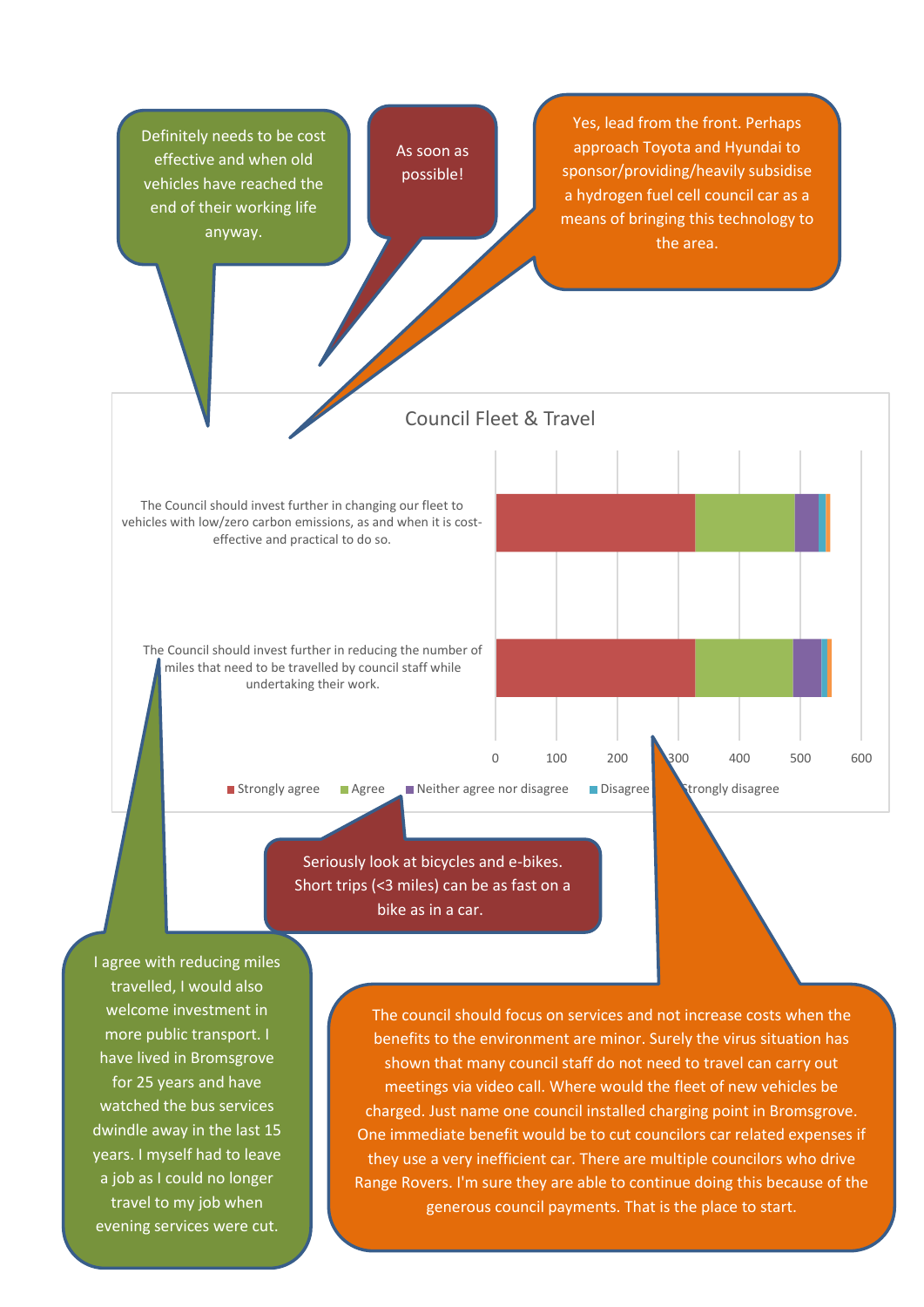

Friends have an electric vehicle and we are planning to purchase an electric vehicle as our next car so yes more charging points would be good for us.

Electric charging points mean space ang ground cover with tarmac and less drainage. No. Fewer cars are the answer but by fewer people as overpopulation is massive and the root cause of many of the World's problems

I would buy an electric car tomorrow if there were more charging points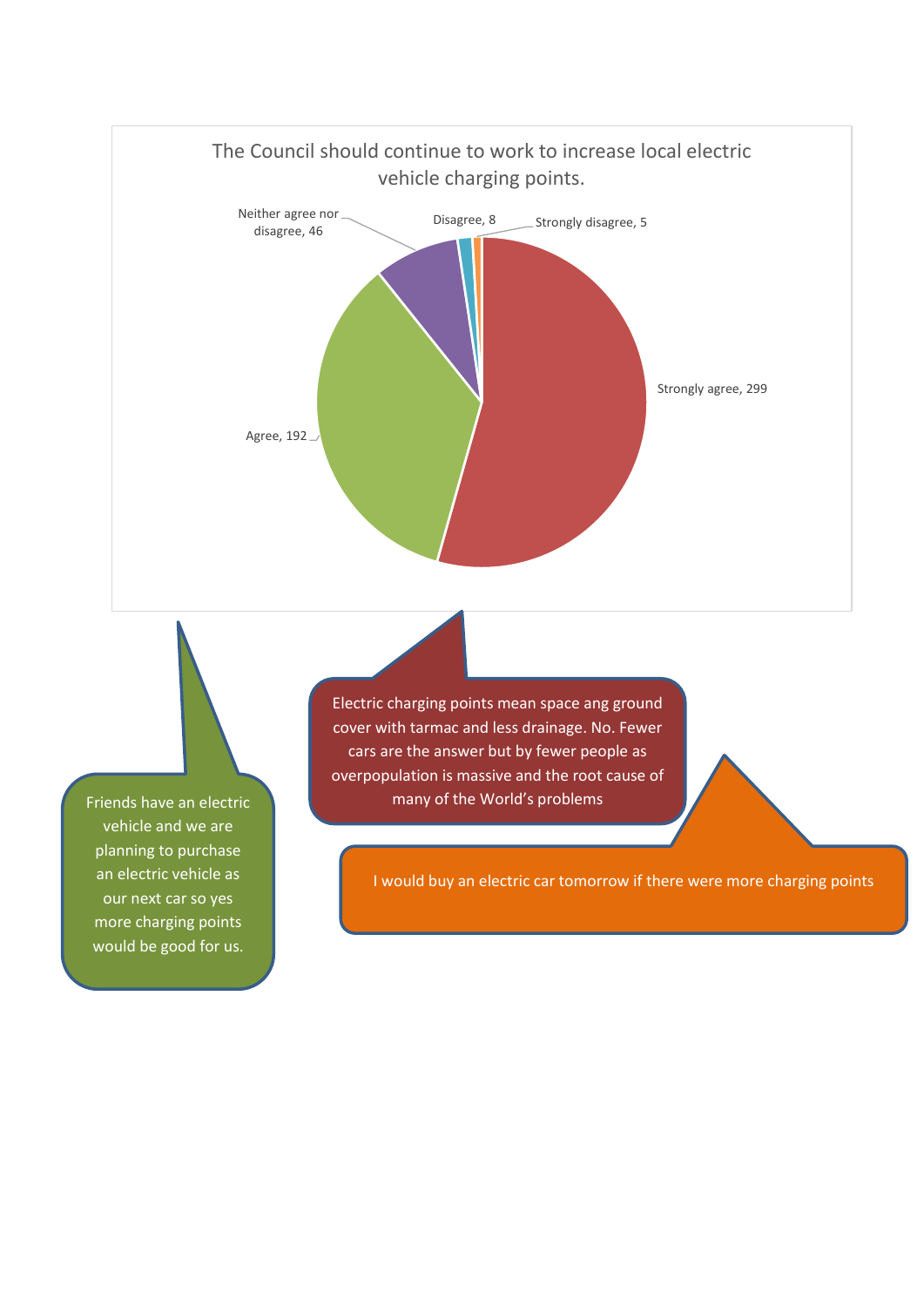

We have enough pavements to walk safely. Taxis have never worked efficiently, parked up and engines running whilst stationary. Bus services are poor. No late night to Birmingham, Worcester. Try getting from the Alex hospital by public transport to an area within Bromsgrove. Do you think £13 is acceptable for one way to town centre from Alex Hospital?

Narrow minded to widen roads for better traffic flow, instead use the money to make it safer for cyclist, numerous people don't cycle because it's too dangerous.

It's too dangerous in stoke prior to travel by foot in some main areas, this needs to be fixed. Pathways for all directions needs to be made.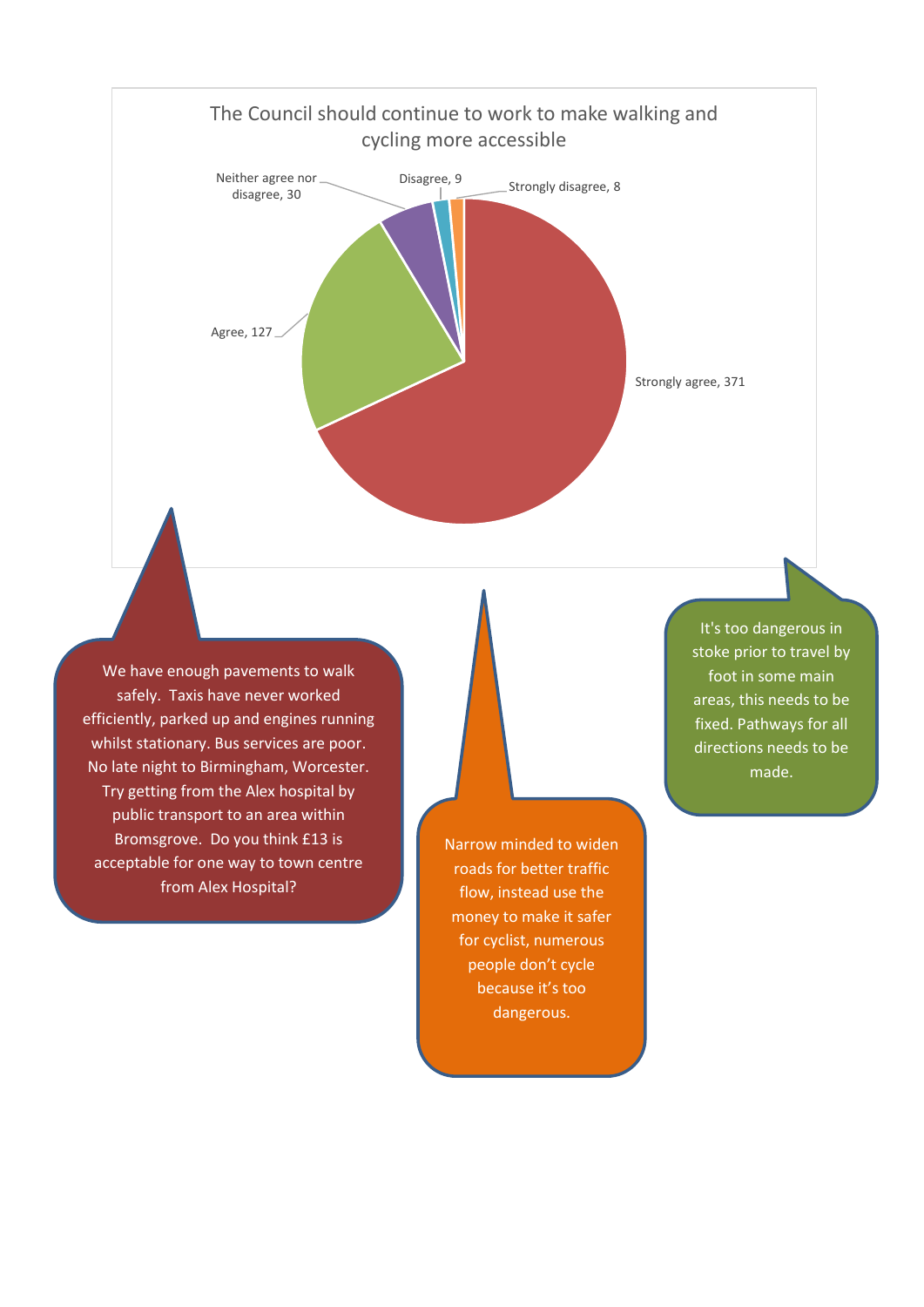**The recent lockdown period has changed travel habits for some of us. We are interested in how your travel (including work & personal) has changed and if you think this change will become permanent.**

| <b>Answer Choice</b>                                 | $0 - 10$ | $11 - 50$ | $51 - 100$ | $101 - 200$ | $201 - 500$ | $501+$         | <b>Response</b><br><b>Total</b> |  |  |
|------------------------------------------------------|----------|-----------|------------|-------------|-------------|----------------|---------------------------------|--|--|
| Before lockdown                                      |          |           |            |             |             |                |                                 |  |  |
| How many miles did you<br>travel on average per week | 31       | 137       | 150        | 130         | 73          | 21             | 542                             |  |  |
| During lockdown                                      |          |           |            |             |             |                |                                 |  |  |
| How many miles did you<br>travel on average per week | 337      | 148       | 31         | 16          | 5           | $\overline{4}$ | 541                             |  |  |
| In the future                                        |          |           |            |             |             |                |                                 |  |  |
| How many miles did you<br>travel on average per week | 73       | 192       | 159        | 75          | 31          | 6              | 536                             |  |  |

As a key worker, I was in work everyday. The miles reduced were linked to social and fitness activities. I would like to resume these in the future however going beyond the immediate future when public transport isn't advisable, I would like to reduce my miles driven by using trains more

I travelled to work by bus and then worked at home during lockdown. In the short term future I shall only travel to work one or two days a week. Long-term not known.

I only travel when necessary anyways, I'm a person who hates to drive but feels I have no choice, then I only drive the bare minimum for my disable children's school/appointments.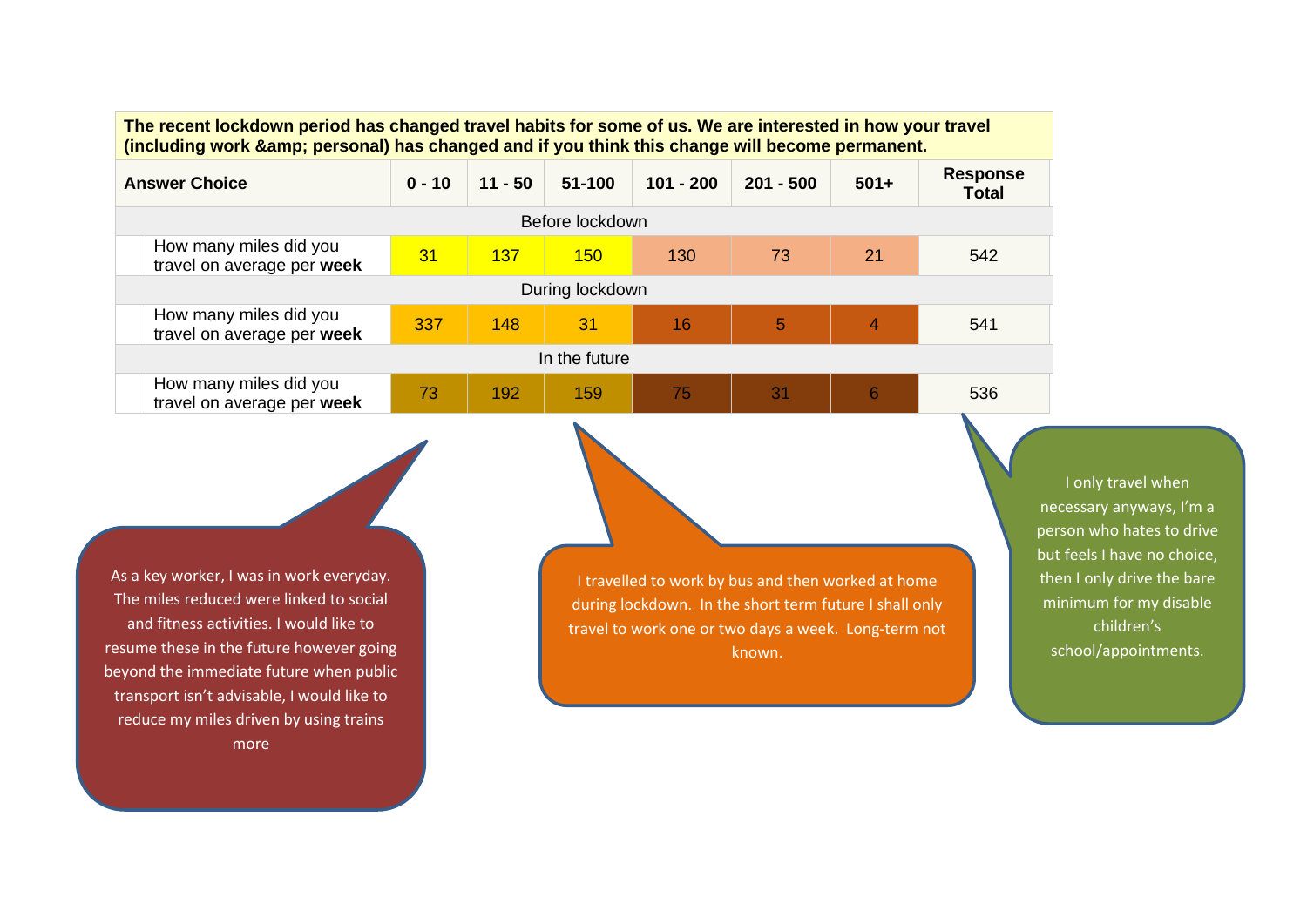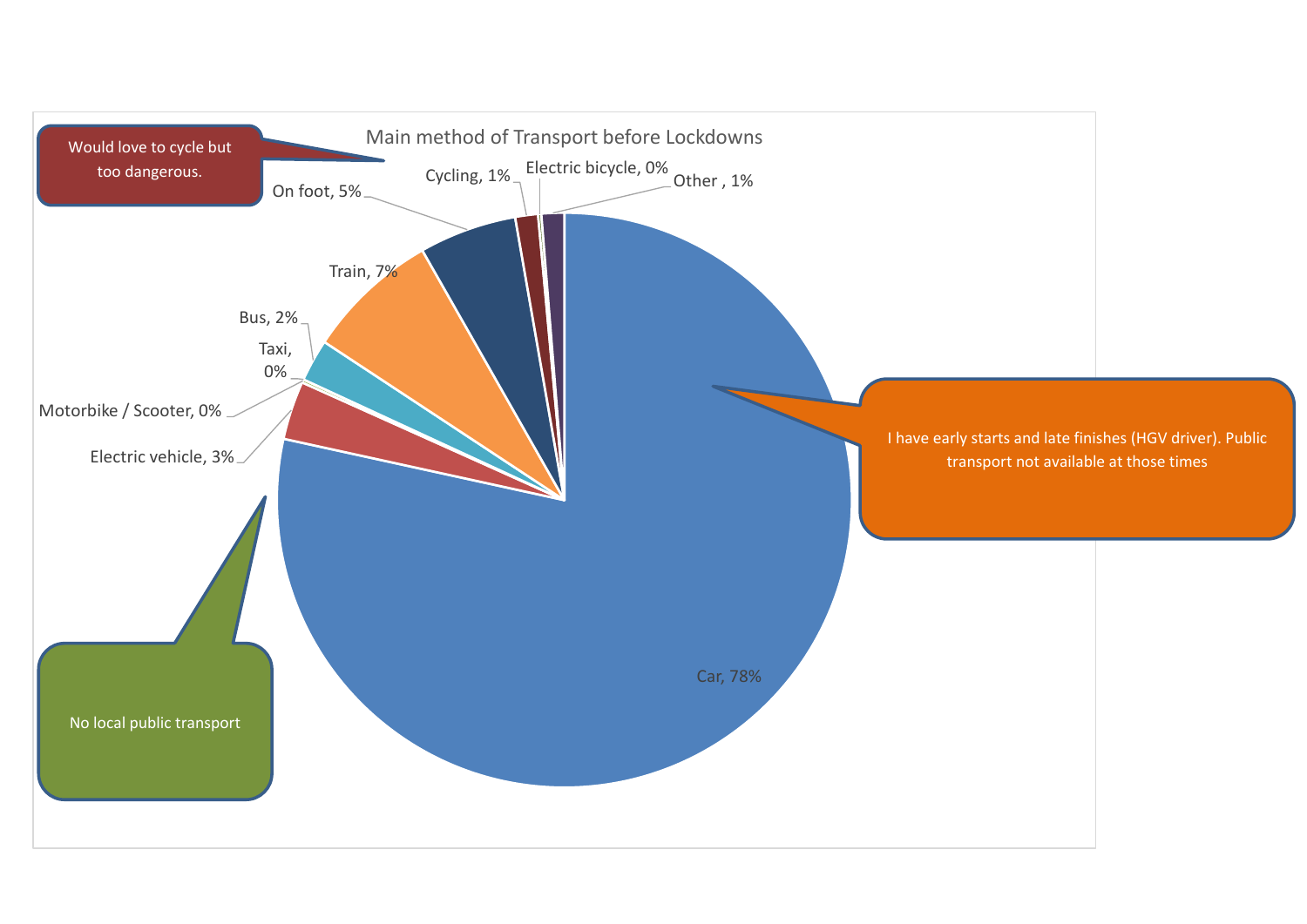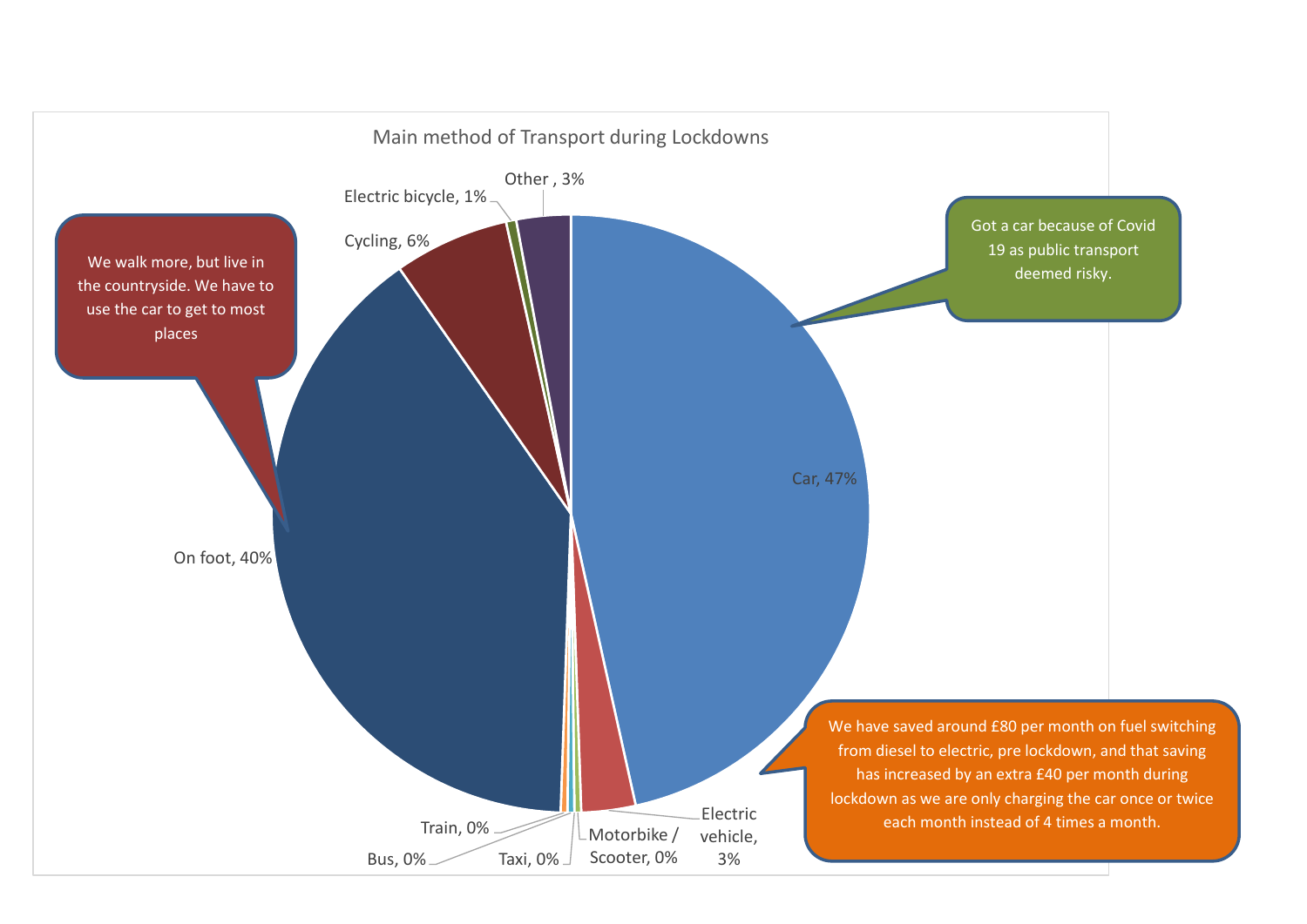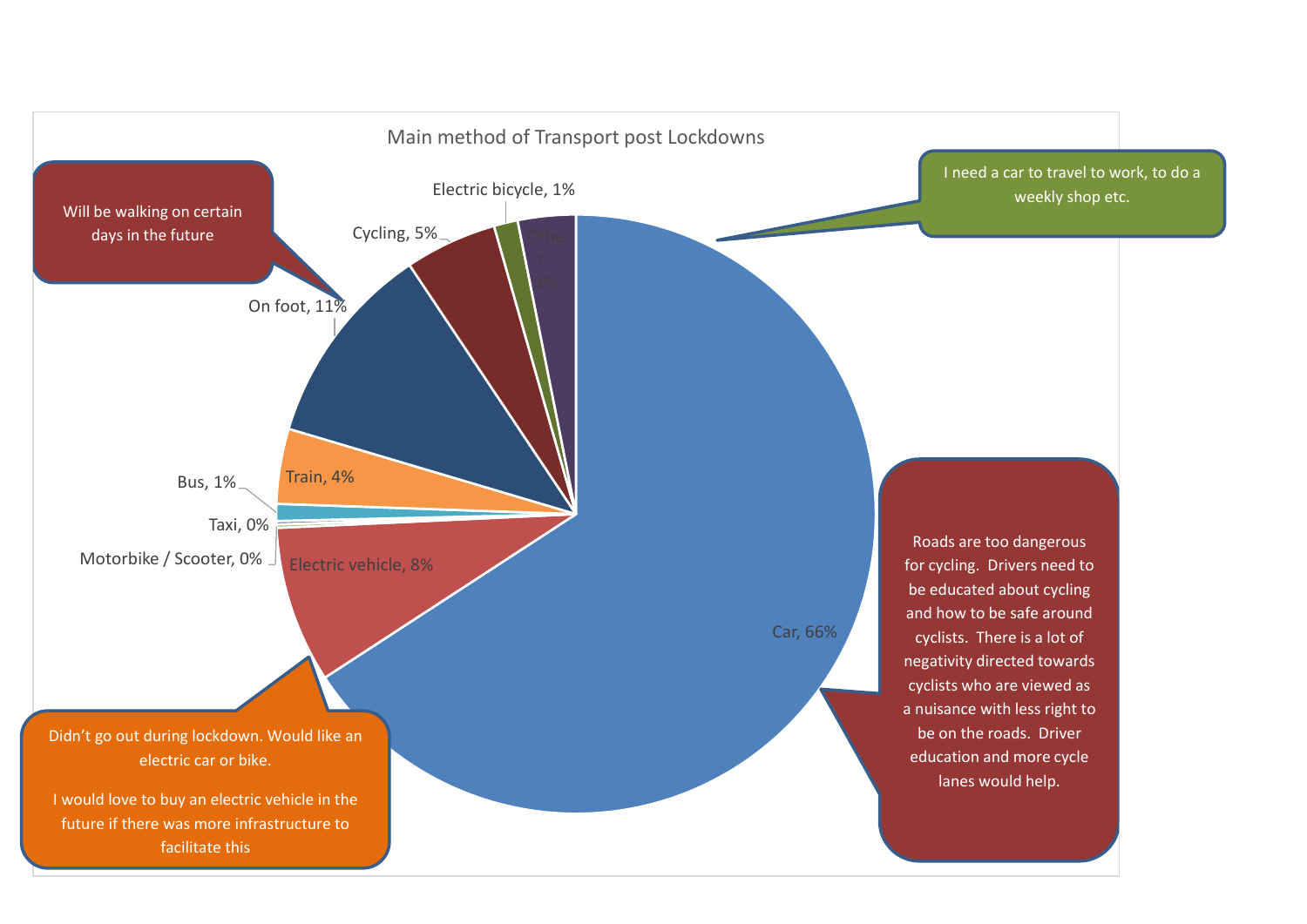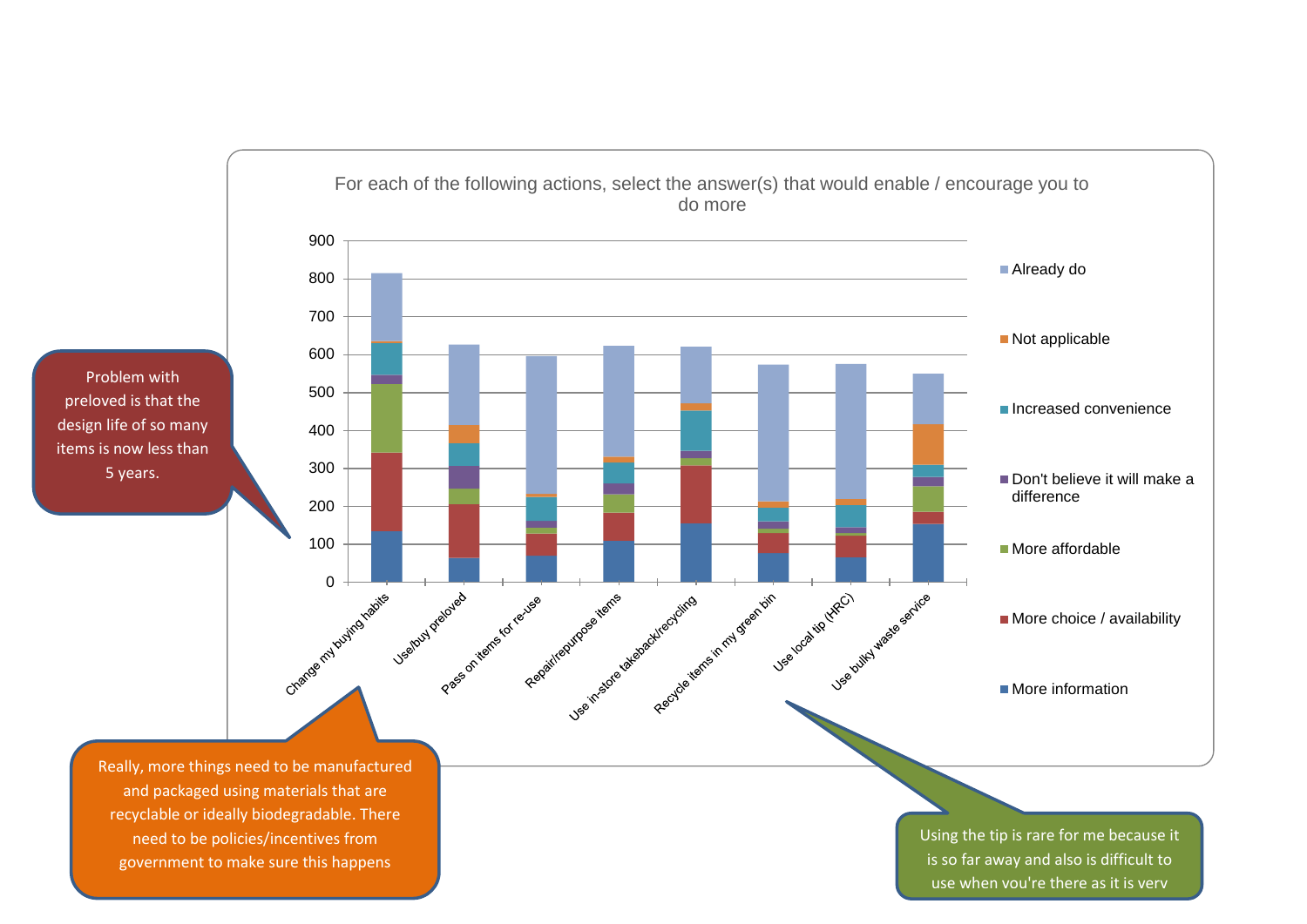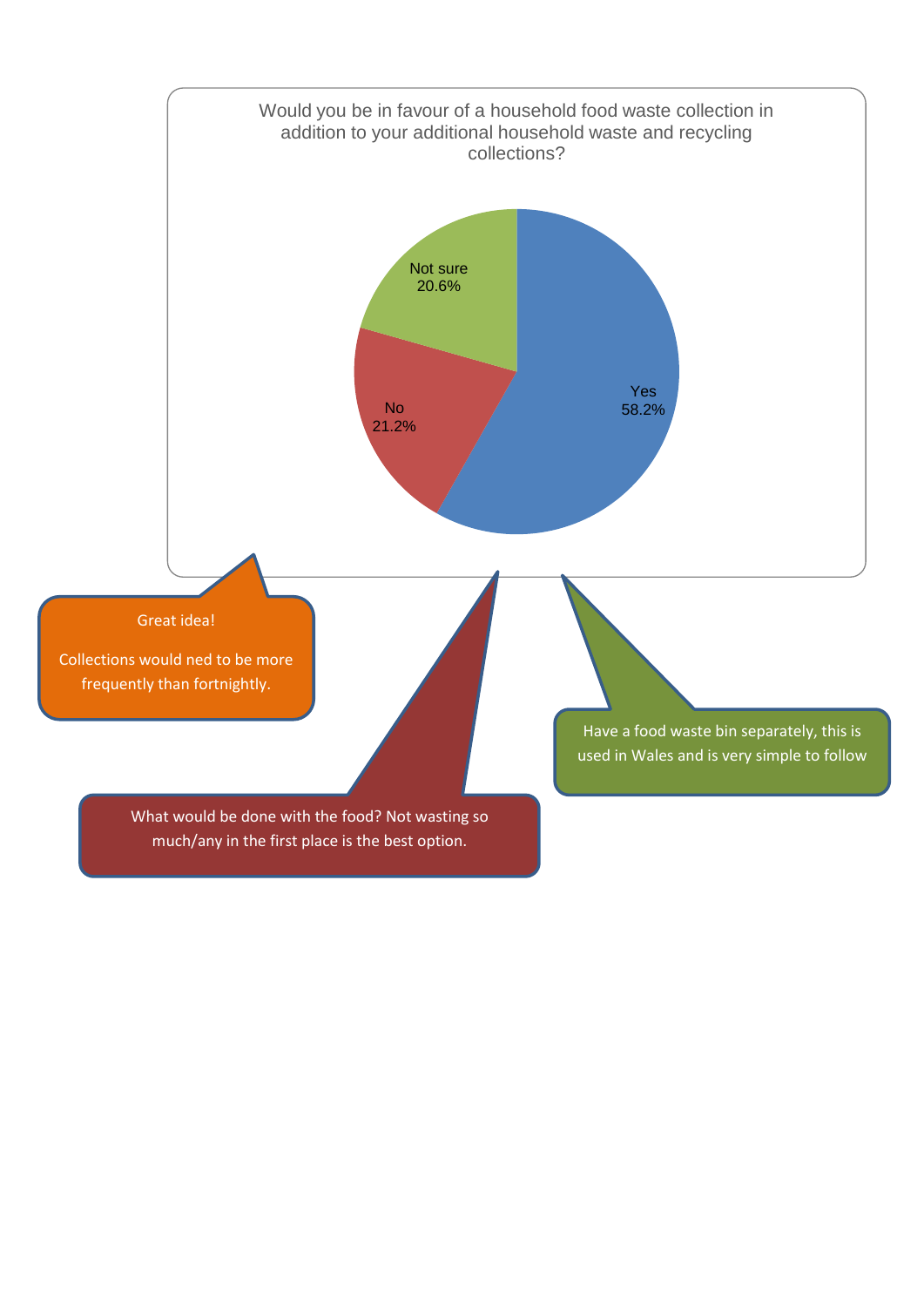